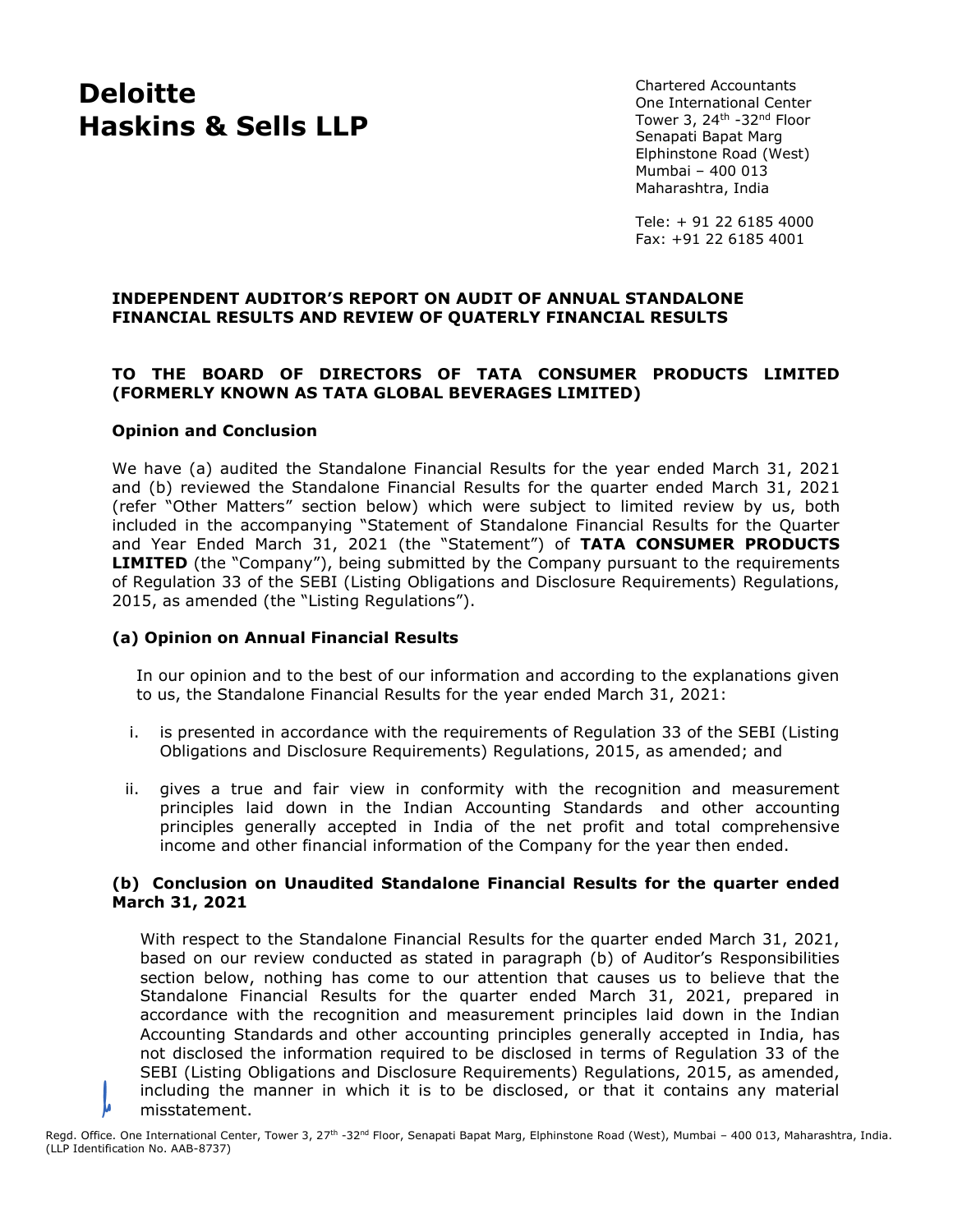# **Basis for Opinion on the Audited Standalone Financial Results for the year ended March 31, 2021**

We conducted our audit in accordance with the Standards on Auditing ("SA"s) specified under Section 143(10) of the Companies Act, 2013 (the "Act"). Our responsibilities under those Standards are further described in paragraph (a) of Auditor's Responsibilities section below. We are independent of the Company in accordance with the Code of Ethics issued by the Institute of Chartered Accountants of India ("ICAI") together with the ethical requirements that are relevant to our audit of the Standalone Financial Results for the year ended March 31, 2021 under the provisions of the Act and the Rules thereunder, and we have fulfilled our other ethical responsibilities in accordance with these requirements and the ICAI's Code of Ethics. We believe that the audit evidence obtained by us is sufficient and appropriate to provide a basis for our audit opinion.

# **Management's Responsibilities for the Statement**

This Statement which includes the Standalone Financial Results is the responsibility of the Company's Board of Directors and has been approved by them for the issuance. The Standalone Financial Results for the year ended March 31, 2021 has been compiled from the related audited standalone financial statements. This responsibility includes the preparation and presentation of the Standalone Financial Results for the quarter and year ended March 31, 2021 that give a true and fair view of the net profit/loss and other comprehensive income and other financial information in accordance with the recognition and measurement principles laid down in the Indian Accounting Standards prescribed under Section 133 of the Act read with relevant rules issued thereunder and other accounting principles generally accepted in India and in compliance with Regulation 33 of the Listing Regulations. This responsibility also includes maintenance of adequate accounting records in accordance with the provisions of the Act for safeguarding the assets of the Company and for preventing and detecting frauds and other irregularities; selection and application of appropriate accounting policies; making judgments and estimates that are reasonable and prudent; and the design, implementation and maintenance of adequate internal financial controls that were operating effectively for ensuring the accuracy and completeness of the accounting records, relevant to the preparation and presentation of the Standalone Financial Results that give a true and fair view and is free from material misstatement, whether due to fraud or error.

In preparing the Standalone Financial Results, the Board of Directors is responsible for assessing the Company's ability, to continue as a going concern, disclosing, as applicable, matters related to going concern and using the going concern basis of accounting unless the Board of Directors either intends to liquidate the Company or to cease operations, or has no realistic alternative but to do so.

The Board of Directors is also responsible for overseeing the financial reporting process of the Company.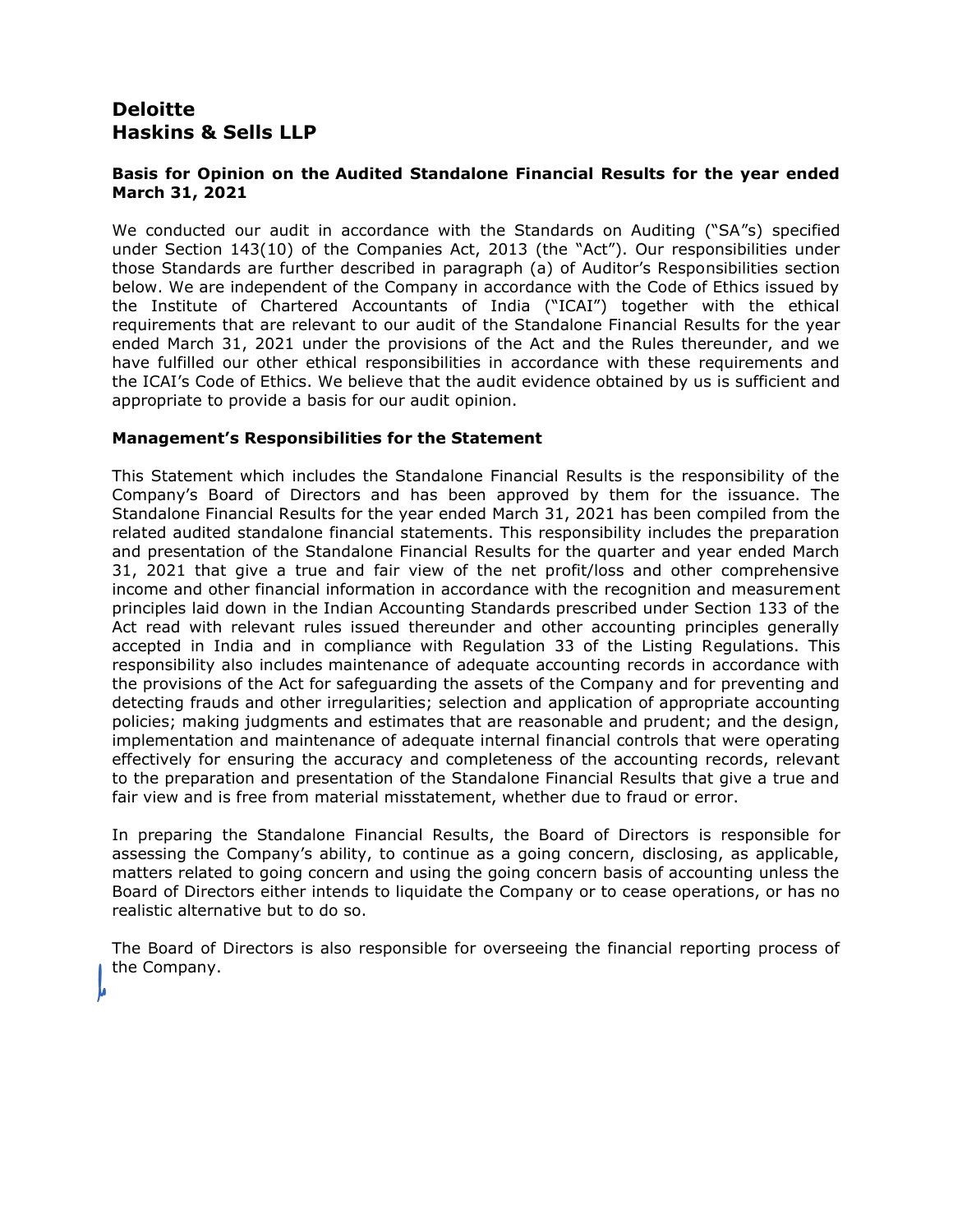# **Auditor's Responsibilities**

# **(a) Audit of the Standalone Financial Results for the year ended March 31, 2021**

Our objectives are to obtain reasonable assurance about whether the Standalone Financial Results for the year ended March 31, 2021 as a whole is free from material misstatement, whether due to fraud or error, and to issue an auditor's report that includes our opinion. Reasonable assurance is a high level of assurance, but is not a guarantee that an audit conducted in accordance with SAs will always detect a material misstatement when it exists. Misstatements can arise from fraud or error and are considered material if, individually or in the aggregate, they could reasonably be expected to influence the economic decisions of users taken on the basis of this Standalone Financial Results.

As part of an audit in accordance with SAs, we exercise professional judgment and maintain professional skepticism throughout the audit. We also:

- Identify and assess the risks of material misstatement of the Annual Standalone Financial Results, whether due to fraud or error, design and perform audit procedures responsive to those risks, and obtain audit evidence that is sufficient and appropriate to provide a basis for our opinion. The risk of not detecting a material misstatement resulting from fraud is higher than for one resulting from error, as fraud may involve collusion, forgery, intentional omissions, misrepresentations, or the override of internal control.
- Obtain an understanding of internal control relevant to the audit in order to design audit procedures that are appropriate in the circumstances, but not for the purpose of expressing an opinion on the effectiveness of the Company's internal control.
- Evaluate the appropriateness of accounting policies used and the reasonableness of accounting estimates made by the Board of Directors.
- Evaluate the appropriateness and reasonableness of disclosures made by the Board of Directors in terms of the requirements specified under Regulation 33 of the Listing Regulations.
- Conclude on the appropriateness of the Board of Directors' use of the going concern basis of accounting and, based on the audit evidence obtained, whether a material uncertainty exists related to events or conditions that may cast significant doubt on the ability of the Company to continue as a going concern. If we conclude that a material uncertainty exists, we are required to draw attention in our auditor's report to the related disclosures in the Statement or, if such disclosures are inadequate, to modify our opinion. Our conclusions are based on the audit evidence obtained up to the date of our auditor's report. However, future events or conditions may cause the Company to cease to continue as a going concern.
- Evaluate the overall presentation, structure and content of the Annual Standalone Financial Results, including the disclosures, and whether the Annual Standalone Financial Results represent the underlying transactions and events in a manner that achieves fair presentation.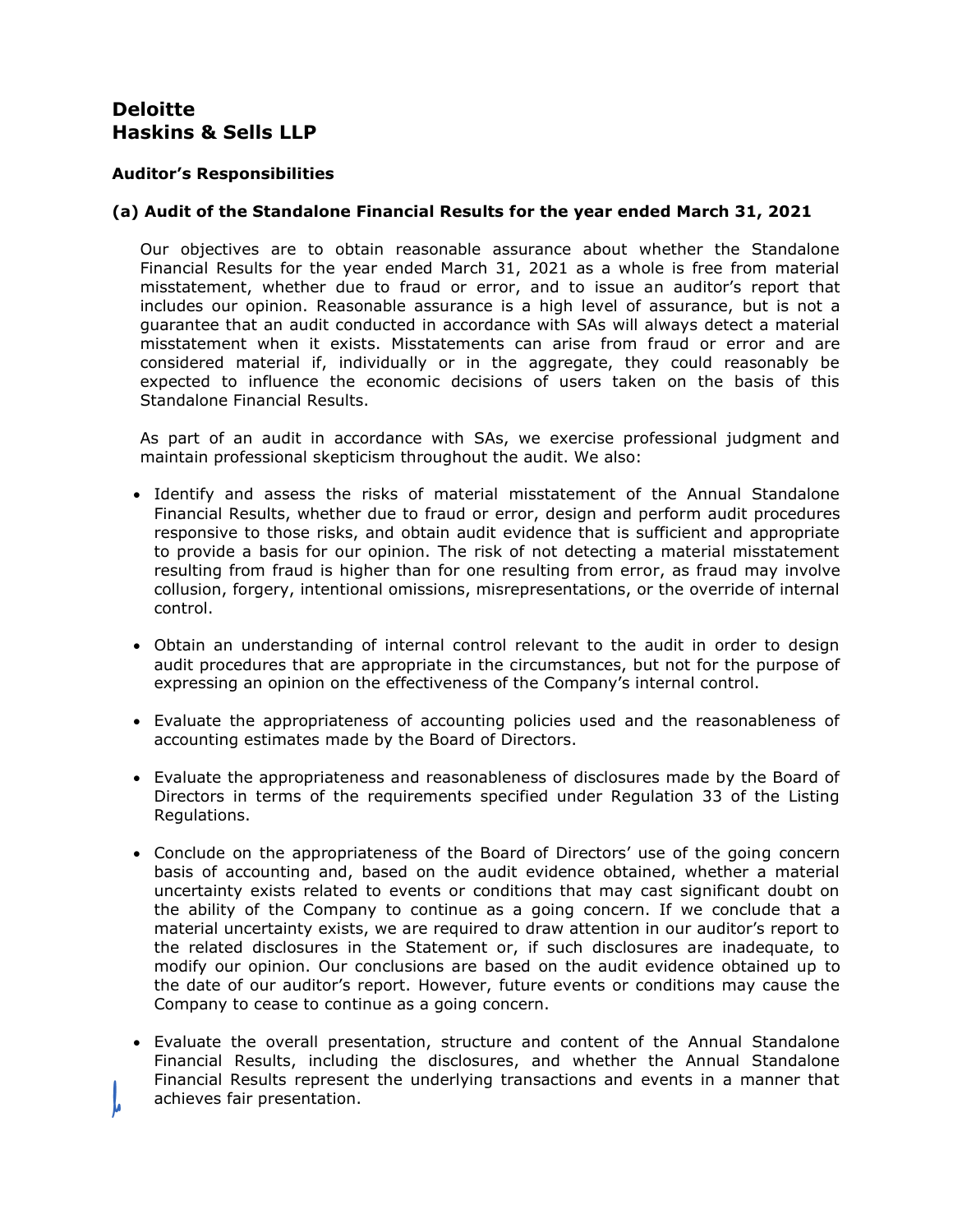• Obtain sufficient appropriate audit evidence regarding the Annual Standalone Financial Results of the Company to express an opinion on the Annual Standalone Financial Results.

Materiality is the magnitude of misstatements in the Annual Standalone Financial Results that, individually or in aggregate, makes it probable that the economic decisions of a reasonably knowledgeable user of the Annual Standalone Financial Results may be influenced. We consider quantitative materiality and qualitative factors in (i) planning the scope of our audit work and in evaluating the results of our work; and (ii) to evaluate the effect of any identified misstatements in the Annual Standalone Financial Results.

We communicate with those charged with governance regarding, among other matters, the planned scope and timing of the audit and significant audit findings including any significant deficiencies in internal control that we identify during our audit.

We also provide those charged with governance with a statement that we have complied with relevant ethical requirements regarding independence, and to communicate with them all relationships and other matters that may reasonably be thought to bear on our independence, and where applicable, related safeguards.

# **(b) Review of the Standalone Financial Results for the quarter ended March 31, 2021**

We conducted our review of the Standalone Financial Results for the quarter ended March 31, 2021 in accordance with the Standard on Review Engagements ("SRE") 2410 'Review of Interim Financial Information Performed by the Independent Auditor of the Entity', issued by the ICAI. A review of interim financial information consists of making inquiries, primarily of the Company's personnel responsible for financial and accounting matters, and applying analytical and other review procedures. A review is substantially less in scope than an audit conducted in accordance with SAs specified under section 143(10) of the Act and consequently does not enable us to obtain assurance that we would become aware of all significant matters that might be identified in an audit. Accordingly, we do not express an audit opinion.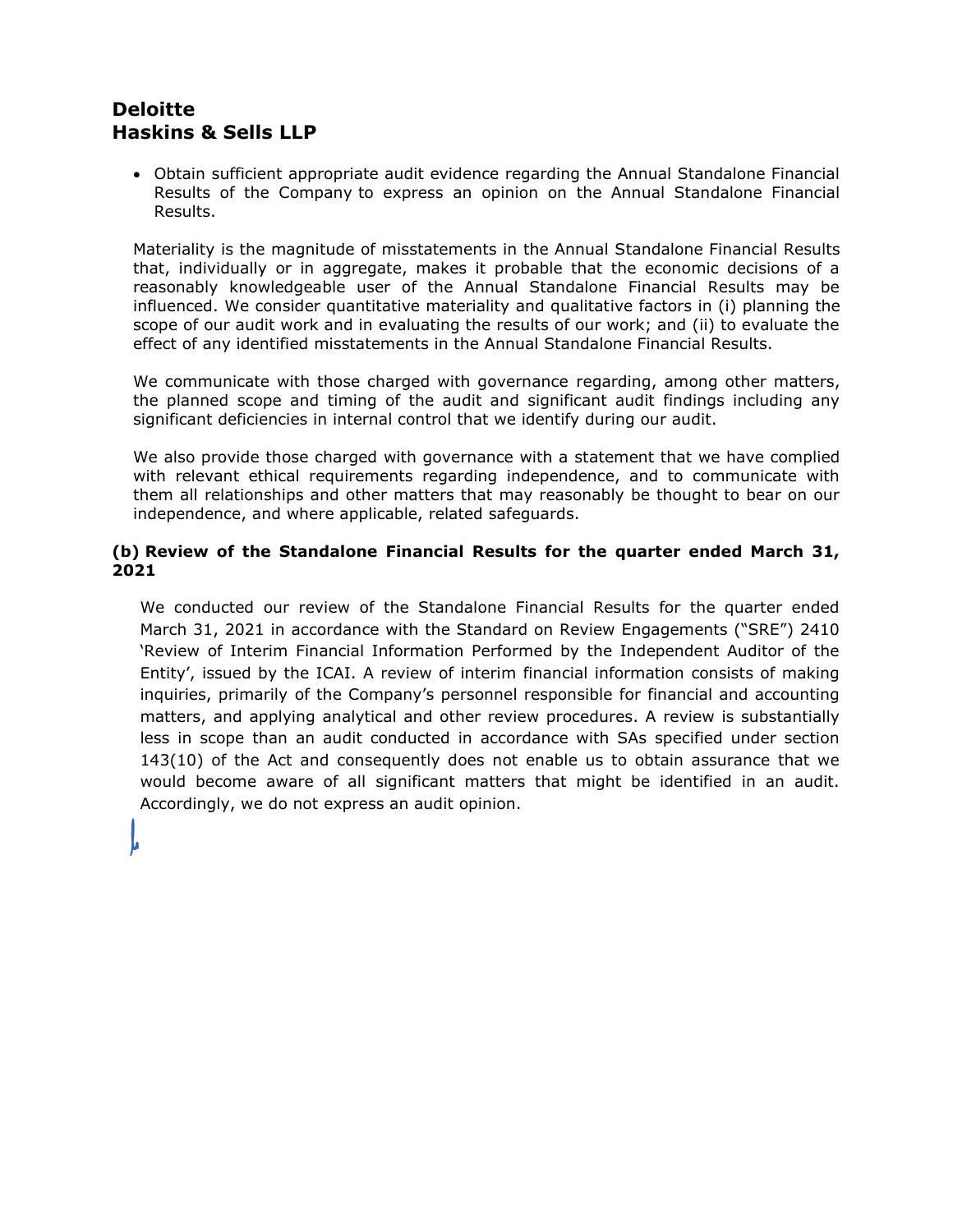# **Other Matters**

• The Statement includes the results for the Quarter ended March 31, 2021 being the balancing figure between audited figures in respect of the full financial year and the published year to date figures up to the third quarter of the current financial year which were subject to limited review by us. Our report on the Statement is not modified in respect of this matter.

# For **DELOITTE HASKINS & SELLS LLP**

Chartered Accountants (Firm's Registration No. 117366W/W-100018)

اعدی

**Sanjiv V Pilgaonkar** Partner (Membership No.039826) UDIN: 21039826AAAADL5382

Place: Mumbai Date: May 06, 2021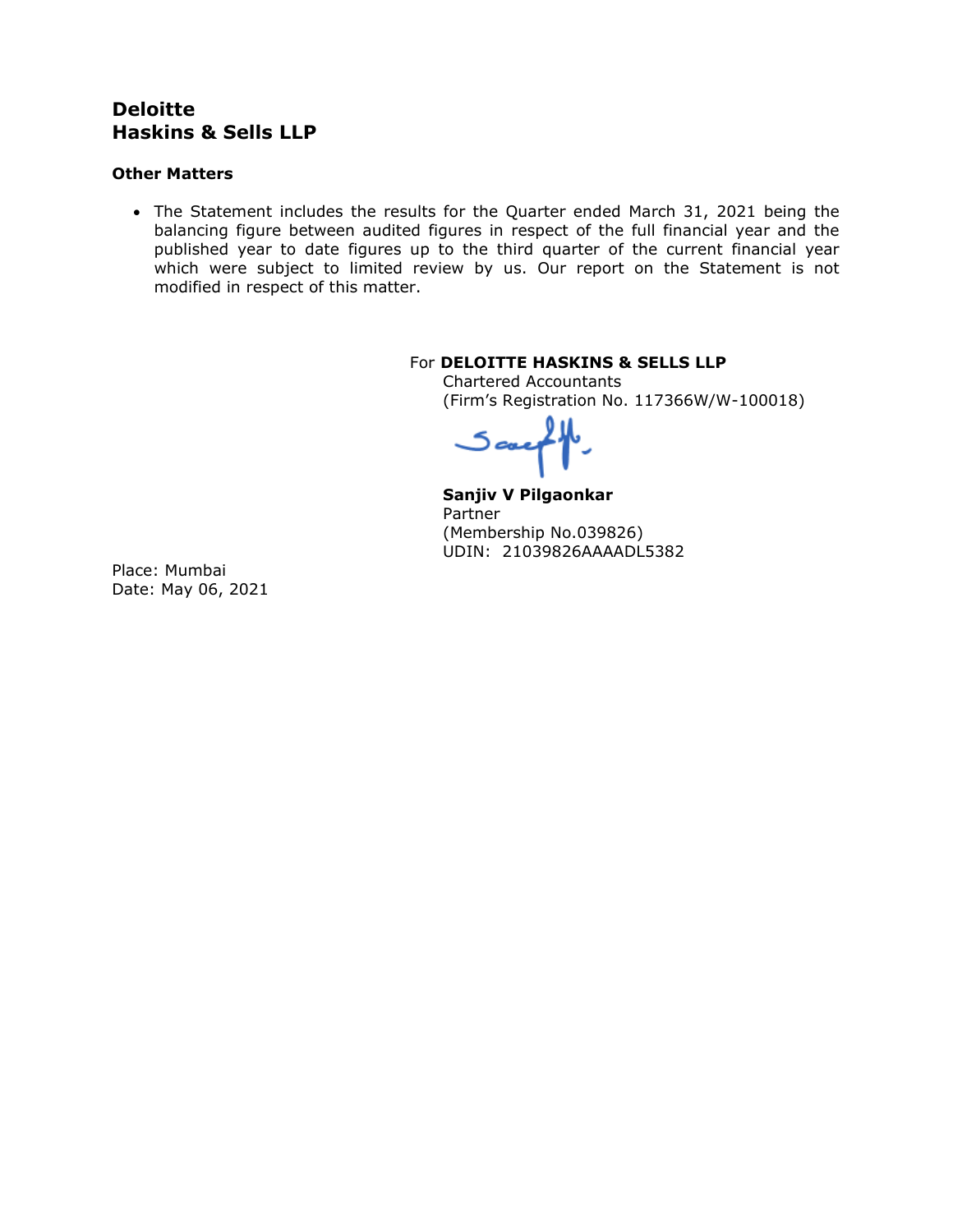

Registered Office: 1 Bishop Lefroy Road Kolkata-700020

CIN - L15491WB1962PLC031425, Email : investor.relations@tataconsumer.com, Website : www.tataconsumer.com

**Standalone Financial Results for the quarter and year ended March 31, 2021**

| <b>Particulars</b>                                                                                 | <b>Three months ended</b> |                  |                     | Year ended        |                   |
|----------------------------------------------------------------------------------------------------|---------------------------|------------------|---------------------|-------------------|-------------------|
|                                                                                                    | March 31                  | December 31      |                     | March 31          | March 31          |
|                                                                                                    | 2021                      | 2020             | 2020                | 2021              | 2020              |
|                                                                                                    | <b>Refer Note 5</b>       | <b>Unaudited</b> | <b>Refer Note 5</b> | <b>Audited</b>    | <b>Audited</b>    |
| Revenue from Operations                                                                            | 1850.06                   | 1962.73          | 1335.31             | 7154.36           | 5690.24           |
| Other Income                                                                                       | 28.72                     | 25.02            | 16.70               | 133.01            | 117.75            |
| Total Income                                                                                       | 1878.78                   | 1987.75          | 1352.01             | 7287.37           | 5807.99           |
| Cost of materials consumed                                                                         | 892.96                    | 1061.64          | 527.09              | 3421.65           | 2305.02           |
| Purchase of stock-in-trade                                                                         | 363.65                    | 367.97           | 287.42              | 1425.63           | 1123.86           |
| Changes in inventories of finished goods, work-in-progress & stock-in-trade                        | 22.65                     | (57.43)          | (26.40)             | (116.90)          | 44.36             |
| Employees benefits expense                                                                         | 92.18                     | 80.18            | 67.66               | 321.58            | 283.44            |
| Finance costs                                                                                      | 7.92                      | 7.22             | 6.79                | 28.13             | 25.73             |
| Depreciation and amortisation expense                                                              | 33.37                     | 32.41            | 33.00               | 126.21            | 114.82            |
| Advertisement and sales charges                                                                    | 123.66                    | 126.64           | 107.92              | 396.83            | 384.91            |
| Other expenses                                                                                     | 212.91                    | 186.62           | 211.24              | 787.00            | 744.63            |
| <b>Total Expenses</b>                                                                              | 1749.30                   | 1805.25          | 1214.72             | 6390.13           | 5026.77           |
| Profit before Exceptional Items and Tax                                                            | 129.48                    | 182.50           | 137.29              | 897.24            | 781.22            |
| Exceptional Items (Net)                                                                            | (14.43)                   | (6.37)           | (41.41)             | (61.10)           | (51.81)           |
| Profit before Tax                                                                                  | 115.05                    | 176.13           | 95.88               | 836.14            | 729.41            |
| Tax Expense                                                                                        |                           |                  |                     |                   |                   |
| <b>Current Tax</b>                                                                                 | (1.10)                    | 5.11             | 2.11                | 1.05              | 0.61              |
| Deferred Tax                                                                                       | (32.26)                   | (45.12)          | (27.06)             | (217.68)          | (206.48)          |
| Total Tax Expense (net of reversals)                                                               | (33.36)                   | (40.01)          | (24.95)             | (216.63)          | (205.87)          |
| Net Profit after Tax (A)                                                                           | 81.69                     | 136.12           | 70.93               | 619.51            | 523.54            |
| <b>Other Comprehensive Income</b>                                                                  |                           |                  |                     |                   |                   |
| i) Items that will not be reclassified to profit or loss                                           |                           |                  |                     |                   |                   |
| Remeasurement of defined benefit plans                                                             | 10.67                     | (3.49)           | (9.56)              | (4.44)            | (28.18)           |
| Changes in fair valuation of equity instruments                                                    | 0.93                      | 2.27             | 4.67                | 5.87              | 9.84              |
|                                                                                                    | 11.60                     | (1.22)           | (4.89)              | 1.43              | (18.34)           |
| Tax impact of above items                                                                          | (3.79)                    | 0.86             | 3.44                | 0.01              | 7.47              |
| ii) Items that will be reclassified to profit or loss                                              | 7.81                      | (0.36)           | (1.45)              | 1.44              | (10.87)           |
| Gains/(loss) on effective portion of cash flow hedges                                              | 1.43                      | (0.64)           | (1.67)              | 2.62              | (6.53)            |
| Tax impact of above item                                                                           | (0.36)                    | 0.16             | 0.68                | (0.66)            | 2.13              |
|                                                                                                    | 1.07                      | (0.48)           | (0.99)              | 1.96              | (4.40)            |
| Other Comprehensive Income (B)                                                                     | 8.88                      | (0.84)           | (2.44)              | 3.40              | (15.27)           |
|                                                                                                    |                           |                  |                     |                   |                   |
| Total Comprehensive Income (A+B)                                                                   | 90.57                     | 135.28           | 68.49               | 622.91            | 508.27            |
|                                                                                                    |                           |                  |                     |                   |                   |
| Paid-up equity share capital (Face value of Re. 1 each)<br>Reserves excluding Revaluation Reserves | 92.16                     | 92.16            | 92.16               | 92.16<br>11110.08 | 92.16<br>10735.99 |
| Earnings per share (Basic & Diluted) (not annualised for the quarter) - Rs.                        |                           |                  |                     |                   |                   |
|                                                                                                    | 0.89                      | 1.48             | 0.77                | 6.72              | 5.68              |

**Rs. in Crores**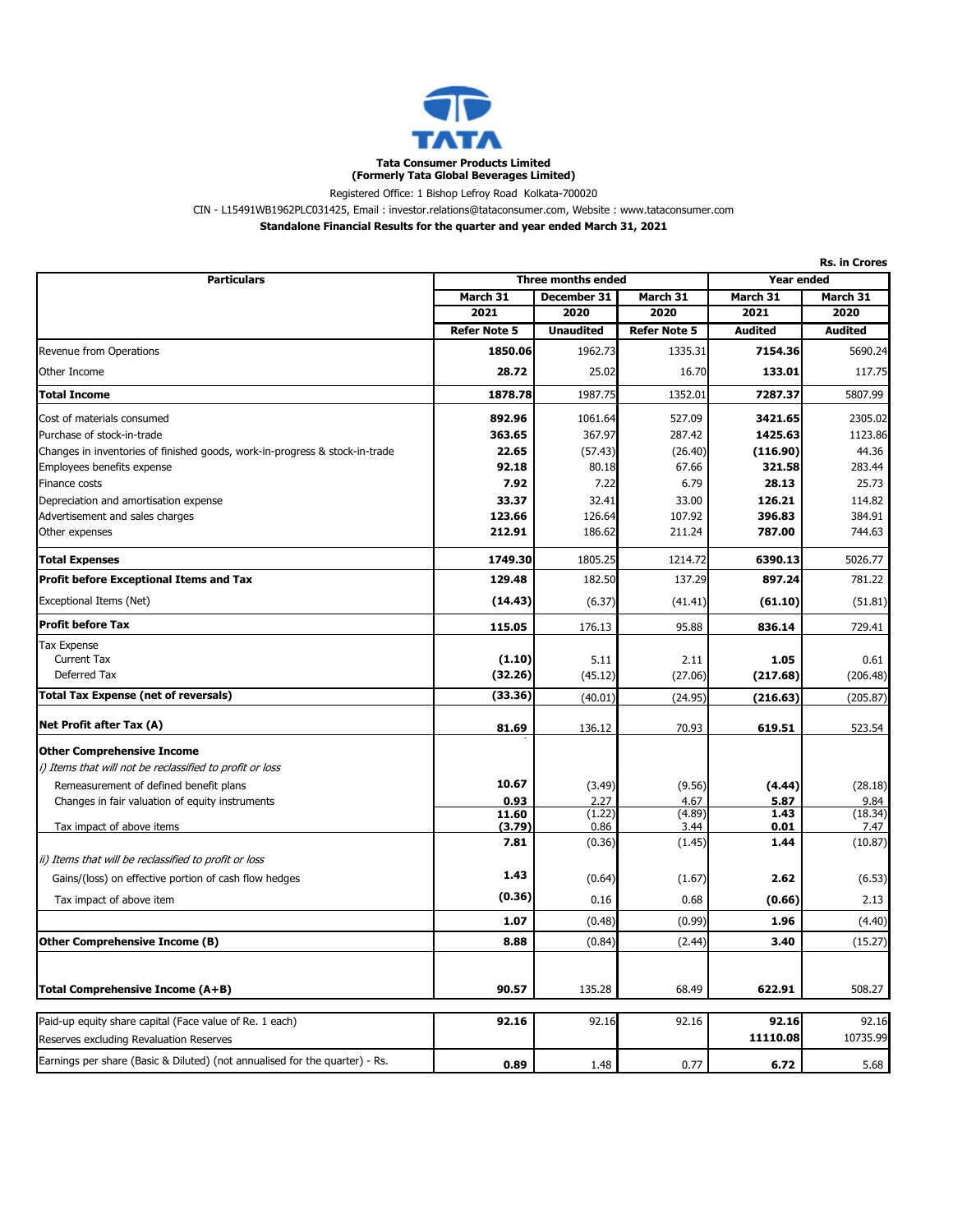#### Notes

- 1. For the quarter, Revenue from operations increased by 39% over corresponding quarter of the previous year driven by growth in volume and value mainly in the branded business. Profit before Tax at Rs 115 crores is higher as compared to corresponding quarter of previous year mainly on account of growth in revenue and lower exceptional items which has been partly impacted by record tea cost inflation and higher investments behind brands. Consequently, Profit after tax is also higher than corresponding quarter of previous year.
- 2. Exceptional item for the current quarter represent costs relating to the business restructure and reorganization of Rs 14 crores. Exceptional costs for the corresponding quarter of previous year of Rs 41 crores represents costs relating to scheme of merger and Integration Costs in relation to foods business.
- 3. During the quarter and financial year ended March 31, 2021, the Company's performance was not adversely impacted by the Covid pandemic but recorded good top line growth. However, tea commodity costs were adversely impacted. There can be future business uncertainties depending on developments in relation to the pandemic, particularly those arising from the second wave in India, which could include market closures, supply constraints and commodity cost volatility
- 4. In accordance with Ind AS 108 "Operating Segments", segment information has been given in the consolidated financial results, and therefore, no separate disclosure on segment information is given in these Standalone financial results.
- 5. Figures of the quarter ended March 31, 2021 and March 31, 2020 are the balancing figures between audited figures in respect of the full financial year and year to date figures up to the third quarter of the relevant financial year.
- 6. Statement of Assets and Liabilities as at March 31, 2021 and Cash flow Statement for the year ended March 31, 2021 is annexed.
- 7. The Board of Directors has recommended a dividend payment of Rs 4.05 per share (Face value Re. 1 each) for the year ended March 31, 2021.
- 8. Previous period's figures have been regrouped / rearranged, to the extent necessary, to conform to current period's classifications.
- 9. The aforementioned results were reviewed by the Audit Committee of the Board on May 5, 2021 and subsequently taken on record by the Board of Directors at its meeting held on May 6, 2021. The Statutory Auditors of the Company have audited the annual results.

 Sunil D'Souza **Managing Director and CEO**

Mumbai: May 6, 2021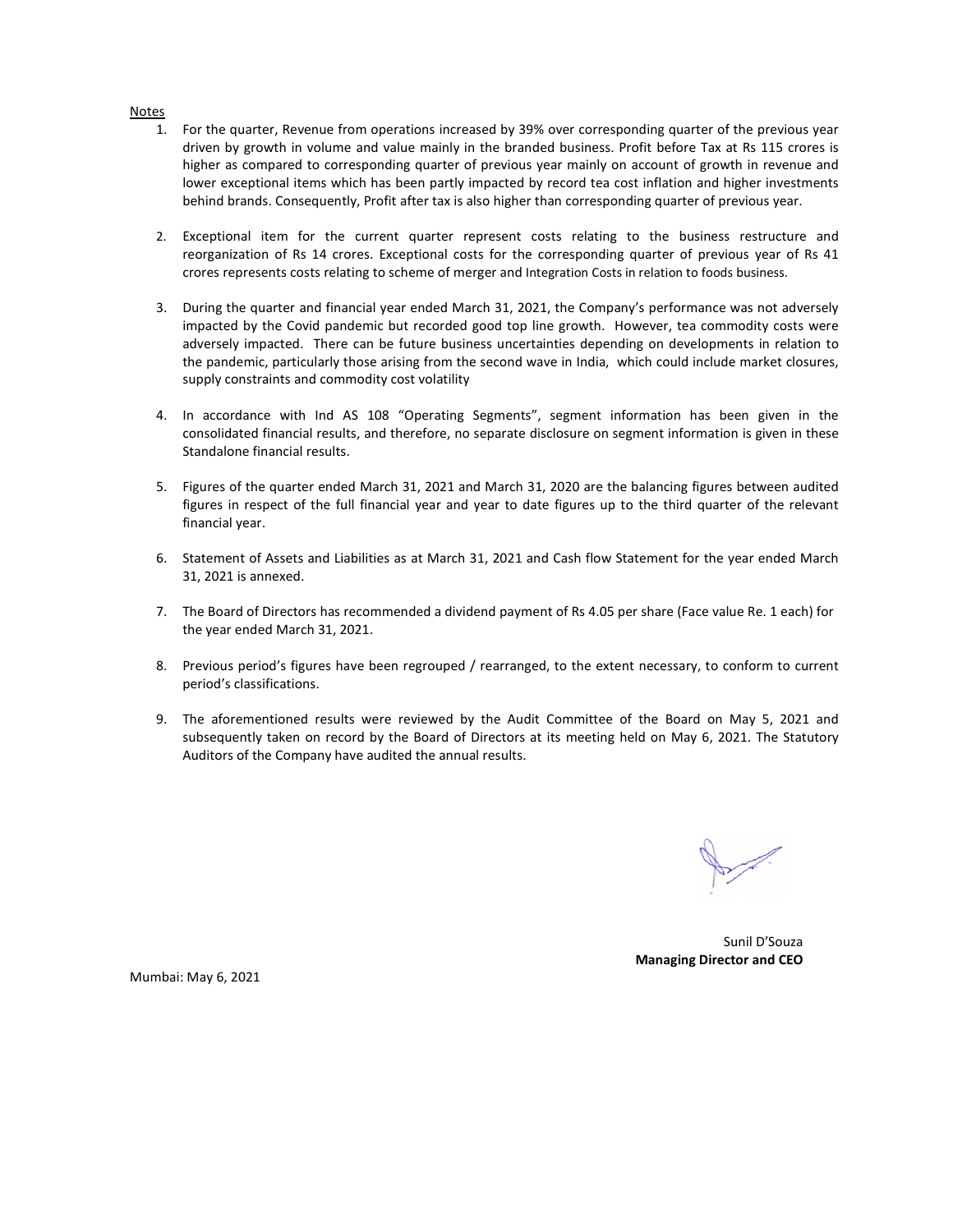

### **Tata Consumer Products Limited**

Registered Office: 1 Bishop Lefroy Road Kolkata-700020 **(Formerly Tata Global Beverages Limited)**

CIN - L15491WB1962PLC031425, Email : investor.relations@tataconsumer.com

Website : www.tataconsumer.com

### **Audited Statement of Assets and Liabilities as at March 31, 2021**

|                                                      |           | <b>Rs. in Crores</b> |
|------------------------------------------------------|-----------|----------------------|
|                                                      | March 31, | March 31,            |
|                                                      | 2021      | 2020                 |
| <b>ASSETS</b>                                        |           |                      |
|                                                      |           |                      |
| <b>Non-Current Assets</b>                            |           |                      |
| Property, Plant and Equipment                        | 258.30    | 225.32               |
| Capital work-in-progress                             | 46.46     | 22.16                |
| Right of Use Assets                                  | 224.64    | 124.88               |
| Goodwill                                             | 3578.51   | 3578.51              |
| Other Intangible Assets                              | 2509.90   | 2523.83              |
| Intangible Assets under development                  | 16.44     | 5.99                 |
| <b>Financial Assets</b>                              |           |                      |
| Investments                                          | 2605.19   | 2324.91              |
| Loans                                                | 21.71     | 22.35                |
| <b>Other Financial Assets</b>                        | 103.59    | 24.68                |
| Non-Current Tax Assets (Net)                         | 122.61    | 123.06               |
| <b>Other Non-Current Assets</b>                      | 88.91     | 87.64                |
|                                                      | 9576.26   | 9063.33              |
|                                                      |           |                      |
| <b>Current Assets</b>                                |           |                      |
| Inventories                                          | 1408.37   | 919.95               |
| <b>Financial Assets</b>                              |           |                      |
| <b>Investments</b>                                   | 287.77    | 724.51               |
| <b>Trade Receivables</b>                             | 257.23    | 314.17               |
| Cash and Cash Equivalents                            | 644.74    | 243.24               |
| <b>Other Bank Balances</b>                           | 968.95    | 494.53               |
| Loans                                                | 3.79      | 0.66                 |
| <b>Other Financial Assets</b>                        | 31.57     | 75.20                |
|                                                      |           |                      |
| <b>Other Current Assets</b>                          | 253.08    | 214.84               |
|                                                      | 3855.50   | 2987.10              |
|                                                      |           |                      |
| <b>TOTAL ASSETS</b>                                  | 13431.76  | 12050.43             |
| <b>EQUITY AND LIABILITIES</b>                        |           |                      |
|                                                      |           |                      |
| <b>Equity</b>                                        |           |                      |
| <b>Equity Share Capital</b>                          | 92.16     | 92.16                |
| <b>Other Equity</b>                                  | 11131.94  | 10757.85             |
| <b>TOTAL EQUITY</b>                                  | 11224.10  | 10850.01             |
|                                                      |           |                      |
| <b>Non-Current Liabilities</b>                       |           |                      |
| <b>Financial Liabilities</b>                         |           |                      |
| Lease Liability                                      | 215.30    | 121.82               |
| Other Financial Liability                            | 76.20     |                      |
| Provisions                                           | 148.21    | 137.52               |
| <b>Deferred Tax Liabilities</b>                      | 367.55    | 149.22               |
|                                                      | 807.26    | 408.56               |
| <b>Current Liabilities</b>                           |           |                      |
| <b>Financial Liabilities</b>                         |           |                      |
| <b>Borrowings</b>                                    |           | 35.00                |
| Lease Liability                                      | 28.94     | 23.69                |
| <b>Trade Payables</b>                                |           |                      |
| Total outstanding dues of Micro enterprise and Small |           |                      |
|                                                      |           |                      |
| enterprises                                          | 13.96     | 4.31                 |
| Total outstanding dues of creditors other than Micro |           |                      |
| enterprises and Small enterprises                    | 1088.67   | 442.73               |
| <b>Other Financial Liabilities</b>                   | 81.93     | 120.11               |
| <b>Other Current Liabilities</b>                     | 99.73     | 75.91                |
| Provisions                                           | 82.04     | 73.96                |
| Current Tax Liabilities (Net)                        | 5.13      | 16.15                |
|                                                      |           |                      |
|                                                      | 1400.40   | 791.86               |
| TOTAL EQUITY AND LIABILITIES                         | 13431.76  | 12050.43             |
|                                                      |           |                      |